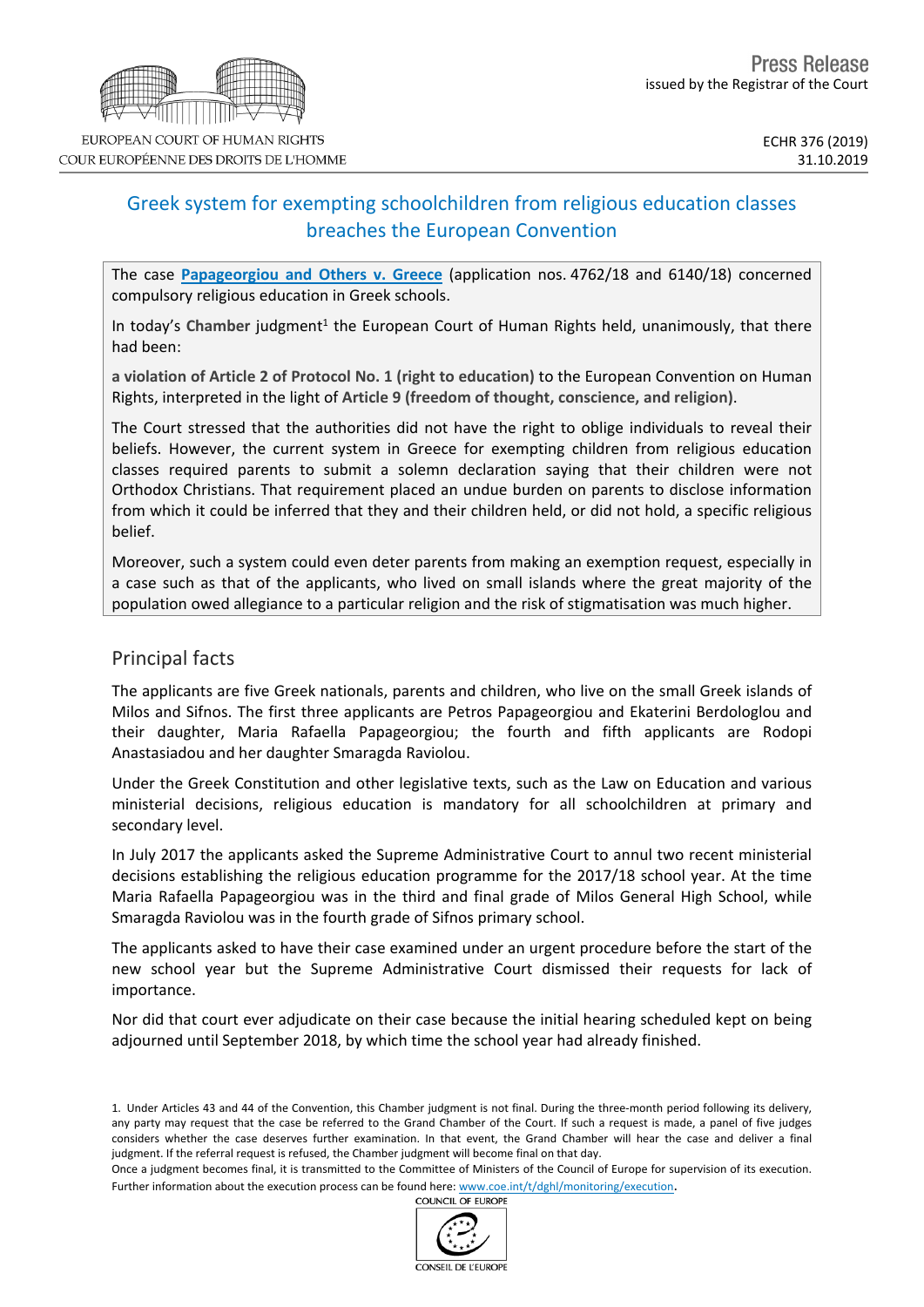In their applications the applicants extensively argued that the procedure for exemption from religious classes was contrary to the European Convention.

## Complaints, procedure and composition of the Court

The applicant parents complained that if they had wanted to have their daughters exempted from religious education, they would have had to declare that they were not Orthodox Christians. Furthermore, they complained that the school principal would have had to verify whether their declarations were true and that such declarations were then kept in the school archives. They relied in particular on Article 9 (freedom of thought, conscience, and religion) and Article 2 of Protocol No. 1 (right to education).

The applications were lodged with the European Court of Human Rights on 5 and 8 January 2018, respectively.

Judgment was given by a Chamber of seven judges, composed as follows:

Ksenija **Turković** (Croatia), *President*, Linos-Alexandre **Sicilianos** (Greece), Aleš **Pejchal** (the Czech Republic), Armen **Harutyunyan** (Armenia), Pere **Pastor Vilanova** (Andorra), Tim **Eicke** (the United Kingdom), Jovan **Ilievski** (North Macedonia),

and also Renata **Degener**, *Deputy Section Registrar.*

### Decision of the Court

The Court decided to examine the applicants' complaint from the standpoint of Article 2 of Protocol No. 1 to the Convention which gives parents the right to demand respect from the State for their religious and philosophical convictions in the teaching of religion. It also read that provision in the light of Article 9 of the Convention which guarantees schoolchildren the right to an education in a form which respects their right to believe or not to believe.

Firstly, the Court considered that the main issue in the case was that if the applicant parents had wanted to have their children exempted from religious education classes, they would have been obliged to submit a solemn declaration saying that their children were not Orthodox Christians.

Such an exemption mechanism  $-$  or the option of attending a lesson in a substitute subject  $-$  was moreover offered by almost all of the member States. However, in the Court's view, what mattered was whether the conditions for exemption or opting out were likely to place an undue burden on parents, for example by requiring them to disclose their religious or philosophical convictions.

The Court found that such had been the situation of the applicant parents who would have been forced into submitting a declaration from which it could have been inferred that they and their children held, or did not hold, a specific religious belief.

Indeed, the current system in Greece for exempting children from religious education classes risked exposing sensitive aspects of the applicants' private life. The system could moreover deter them from making such a request as it involved the school principal having to verify the information on the declaration and alerting the public prosecutor in the event of a discrepancy. The potential for conflict was accentuated in the case of the applicants who lived on small islands where the great majority of the population owed allegiance to one particular religion and the risk of stigmatisation was much higher than in big cities. Furthermore, as pointed out by the applicants, no other classes